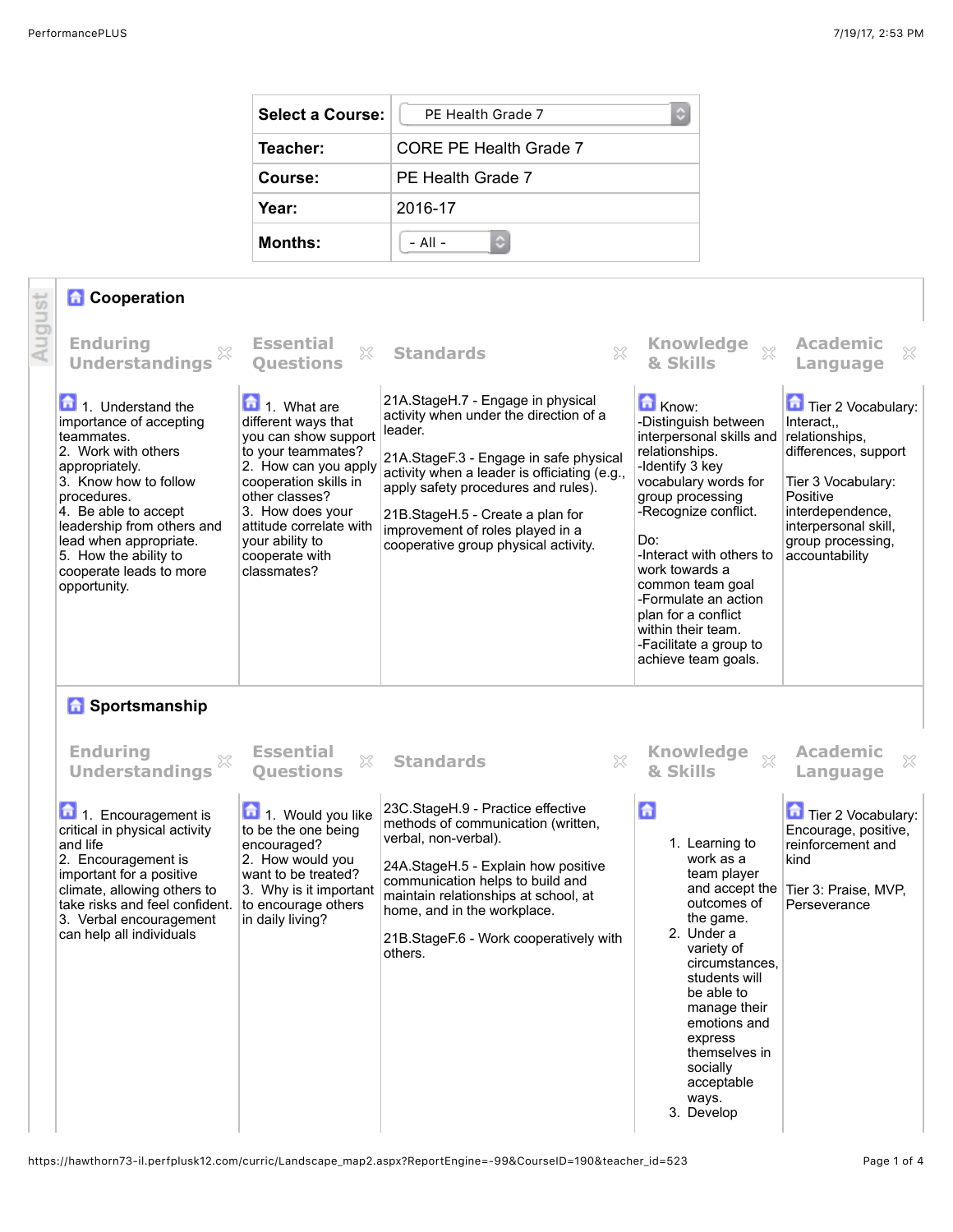|           |                                                                                                                                                                                                                                                                                                                                                                                                                                                                                                                                                       |                                                                                                                                                                                                                                                                                                                                                 |                                                                                                                                                                                                                                                                                                                                                                                                                       | qualities such<br>as courtesy,<br>cooperation,<br>communication<br>and<br>consideration<br>for others.                                                                                                                                                                                                                                                                                              |                                                                                                  |
|-----------|-------------------------------------------------------------------------------------------------------------------------------------------------------------------------------------------------------------------------------------------------------------------------------------------------------------------------------------------------------------------------------------------------------------------------------------------------------------------------------------------------------------------------------------------------------|-------------------------------------------------------------------------------------------------------------------------------------------------------------------------------------------------------------------------------------------------------------------------------------------------------------------------------------------------|-----------------------------------------------------------------------------------------------------------------------------------------------------------------------------------------------------------------------------------------------------------------------------------------------------------------------------------------------------------------------------------------------------------------------|-----------------------------------------------------------------------------------------------------------------------------------------------------------------------------------------------------------------------------------------------------------------------------------------------------------------------------------------------------------------------------------------------------|--------------------------------------------------------------------------------------------------|
| September | <b>Respect To Self &amp; Others</b><br><b>Enduring</b><br>X<br><b>Understandings</b>                                                                                                                                                                                                                                                                                                                                                                                                                                                                  | <b>Essential</b><br>×<br><b>Ouestions</b>                                                                                                                                                                                                                                                                                                       | ×<br><b>Standards</b>                                                                                                                                                                                                                                                                                                                                                                                                 | <b>Knowledge</b><br>$\chi$<br>& Skills                                                                                                                                                                                                                                                                                                                                                              | <b>Academic</b><br>×<br>Language                                                                 |
|           | <b>D</b> Enduring<br>Understandings:<br>Students will:<br>1. understand that our<br>school has a shared<br>responsibility model,<br>commitment to best<br>practice,<br>collaboration, and a<br>continuum of<br>learning.<br>2. understand that with<br>practice and<br>supports, students<br>can become active<br>agents for learning.<br>3. understanding the<br>development of a<br>fitness plan is<br>essential for self-<br>improvement.                                                                                                          | 6<br>1. How can your<br>actions<br>toward<br>yourself<br>reflect on your<br>classmates?<br>2. Would your<br>classmates<br>consider you<br>respectful?<br>3. What is one<br>example of<br>demonstrating<br>respect to<br>yourself and<br>others?                                                                                                 | 21A.StageH.1 - Establish various roles<br>within groups that are engaged in<br>physical activity.<br>21A.StageH.2 - Demonstrate individual<br>responsibility during group physical<br>activity.<br>21A.StageH.7 - Engage in physical<br>activity when under the direction of a<br>leader.                                                                                                                             | 1. Being an<br>Honest with self and<br>others.<br>2. Learning to Listen<br>3. Understanding the<br>Value of Good<br>Manners/Proper<br>Conduct.<br>4. Learning to Accept<br>Personal<br>Responsibility for Your<br>Own Conduct.<br>5. Learning When and<br>How to Apologize<br>6. Learning to<br>Understand Which of<br>Your Friends are<br>Good Influences and<br>Which Ones are Bad<br>Influences. | $\mathbf{G}$<br>!. Consideration<br>2. Esteem<br>3. Dignity<br>4. Confidence                     |
|           | <b>A</b> Effort<br><b>Enduring</b><br><b>Understandings</b><br>The students will:<br>1. Move using concepts of<br>body awareness, spatial<br>awareness effort and<br>relationships.<br>2. Engage in physical activity<br>that involves using<br>movement and motor skills<br>throughout a lifetime.<br>3. Demonstrate efficient<br>movement in order to<br>improve performance.<br>4. Participate in physical<br>activity, sports, dance and<br>rhythms. Grow through<br>personal enjoyment, self<br>expression, challenge and<br>social interaction. | <b>Essential</b><br>×<br><b>Ouestions</b><br>$\boxed{\blacksquare}$ 1. Why is it<br>important to work hard<br>and participate in PE<br>activities?<br>2. How does your<br>movement affect<br>performance and<br>fitness levels?<br>3. How does effort in<br><b>Physical Education</b><br>enhance social,<br>mental, and physical<br>well-being? | ×<br><b>Standards</b><br>19A.StageF.5 - Participate in moderate<br>to vigorous physical activity for an<br>extended period of time (e.g. rate of<br>perceived exertion 4-7 on a 10 point<br>scale).<br>21A.StageH.5 - Remain on task when<br>participating in group physical activity<br>until a task is completed.<br>21A.StageG.7 - Demonstrate positive<br>behaviors that contribute to the success<br>of a group. | <b>Knowledge</b><br>$\chi$<br>& Skills<br>The ability to get<br>the most out of your<br>PE period.<br>-Effort correlates to<br>your attitude and work<br>ethic as lifelong<br>learners.<br>-Self motivation and<br>effort is a skill coming<br>from within that is<br>applied in and out of<br>PE.                                                                                                  | <b>Academic</b><br>×<br>Language<br>命<br>1. Frequency<br>2. Intensity<br>3. Duration<br>4. Force |
|           | <b>Enduring</b><br>×<br><b>Understandings</b>                                                                                                                                                                                                                                                                                                                                                                                                                                                                                                         | <b>Essential</b><br>X<br><b>Ouestions</b>                                                                                                                                                                                                                                                                                                       | ×<br><b>Standards</b>                                                                                                                                                                                                                                                                                                                                                                                                 | Knowledge xx<br>& Skills                                                                                                                                                                                                                                                                                                                                                                            | <b>Academic</b><br>×<br>Language                                                                 |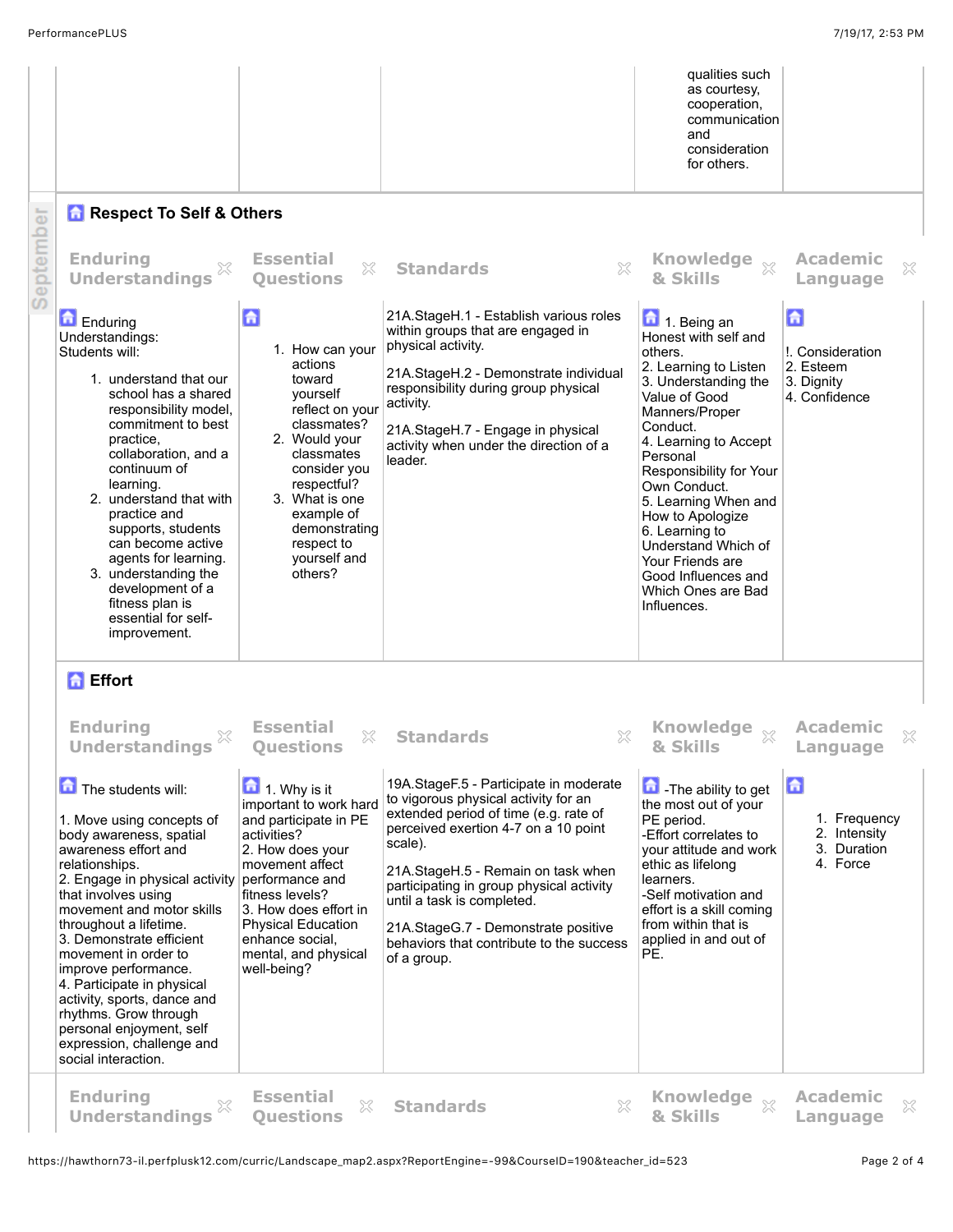